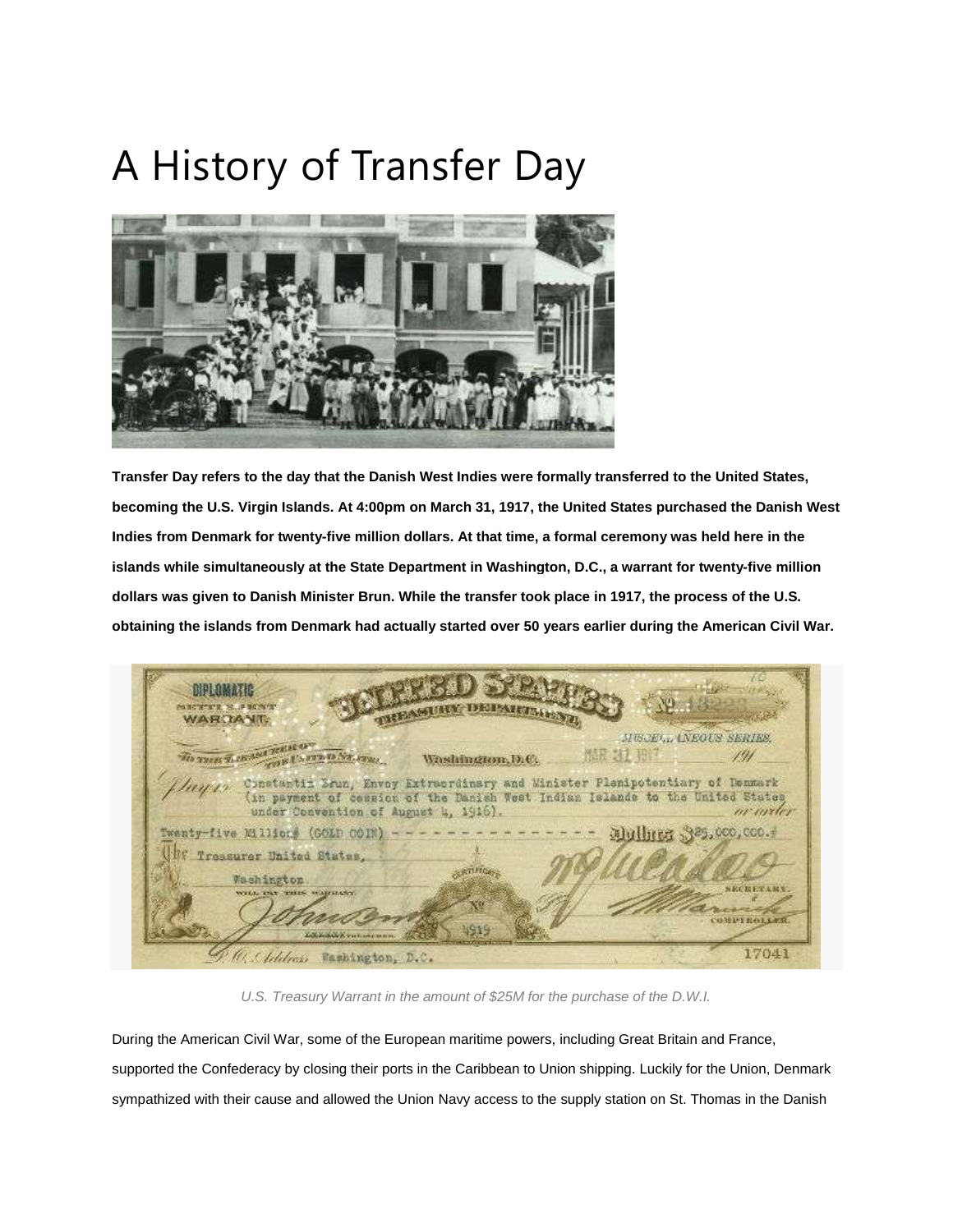West Indies. Due to the unfriendly actions of the British Government during this time, Vice Admiral David Porter advised President Abraham Lincoln and Secretary of State William Seward of the strategic value of the Danish West Indies (D.W.I.) as a port for naval repairs and shipping.. The first negotiations between the U.S. and Denmark for the purchase of the D.W.I. began on January 7,1865, and were conducted by Secretary Seward with the full support of President Lincoln. Negotiations stalled when President Lincoln was assassinated, but Secretary Seward was able to restart the negations with Denmark in 1866 after Andrew Johnson became president.



*Vice Admiral David Porter | President Abraham Lincoln | Secretary of State William Seward*

Over the following year, negotiations went back and forth between the two countries. During these discussions, Denmark disclosed that if they were to sell St. Croix then the sale would have to be approved by the French Government due to a stipulation of the 1733 sales agreement in which Denmark purchased St. Croix from France. The agreement stated that should Denmark choose to sell St. Croix, they must give France the first right of refusal to purchase back the island. Based on this information, the U.S. elected to purchase only St. Thomas and St. John for seven million five hundred thousand dollars. A treaty for the sale of St. Thomas and St. John was finally signed by both nations on October 24, 1867; however, the treaty still had to be ratified by the U.S. Congress, the people of St. Thomas and St. John, and both houses of the Danish Parliament. The treaty was passed by the people of St. Thomas and St. John, and in the Danish Parliament, where it was then signed by King Christian IX of Denmark on January 31, 1868. Unfortunately, it was voted against by the U.S. Congress due to a series of epidemics and natural disasters that had struck the islands between 1866 and 1867, including outbreaks of yellow fever, cholera and smallpox, a Category 3 hurricane, an earthquake and a tsunami.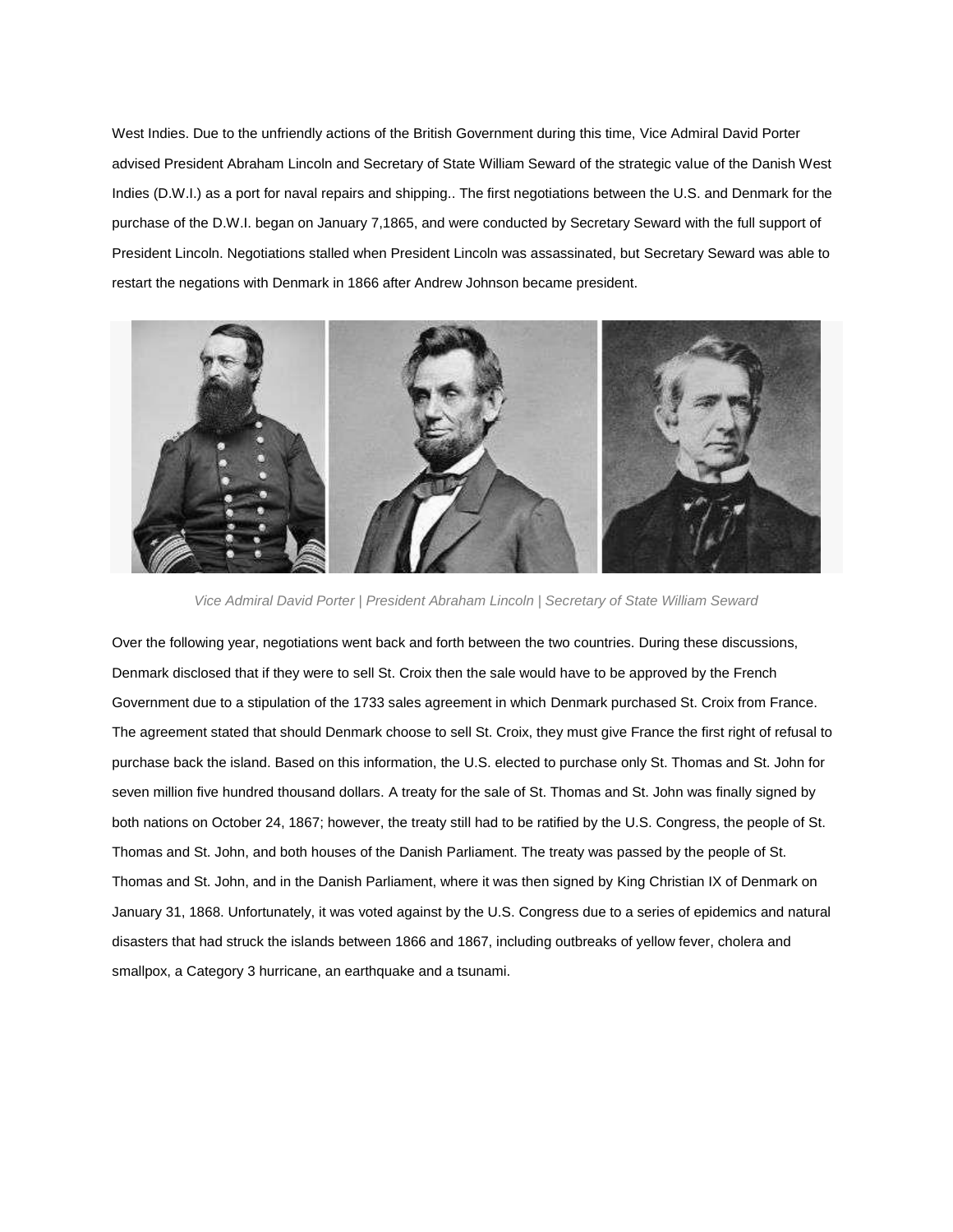

*King Christian IX of Denmark | Lithograph of Christiansted, Danish West Indies, by Christian Sabroe (1839)*

Although several attempts were later made by the U.S. to reopen negotiations with Denmark, it was not until 1900, under President McKinley and Secretary of State John Hay, that serious discussions began anew. A new treaty was signed in Washington, D.C. on January 24, 1902, to purchase all three of the D.W.I. for five million dollars. The Senate ratified this treaty on February 19, 1902, during President Theodore Roosevelt's administration. Unfortunately, the Danish Parliament voted against ratification on October 22, 1902 due to some lingering resentment in Denmark regarding the failed 1867 treaty.

It was World War I that finally led to the successful transfer of the D.W.I. to the United States because the dire economic conditions of the islands due to the war had become a financial drain on the Danish Government. Furthermore, the submarine campaign being waged by the Germans was causing serious concerns regarding the protection of the Panama Canal, so the U.S. had to prevent the islands from falling into German hands. Secretary of State Robert Lansing met with Danish Minister Constantin Brun and signed a treaty agreeing to the sale of the D.W.I. on March 4, 1916. This time around, the treaty was ratified by both countries governments and they were formally exchanged in Washington, D.C. on January 17, 1917.



*Secretary Lansing handing Danish Minister Constantin Brun a Treasury Warrant for \$25M*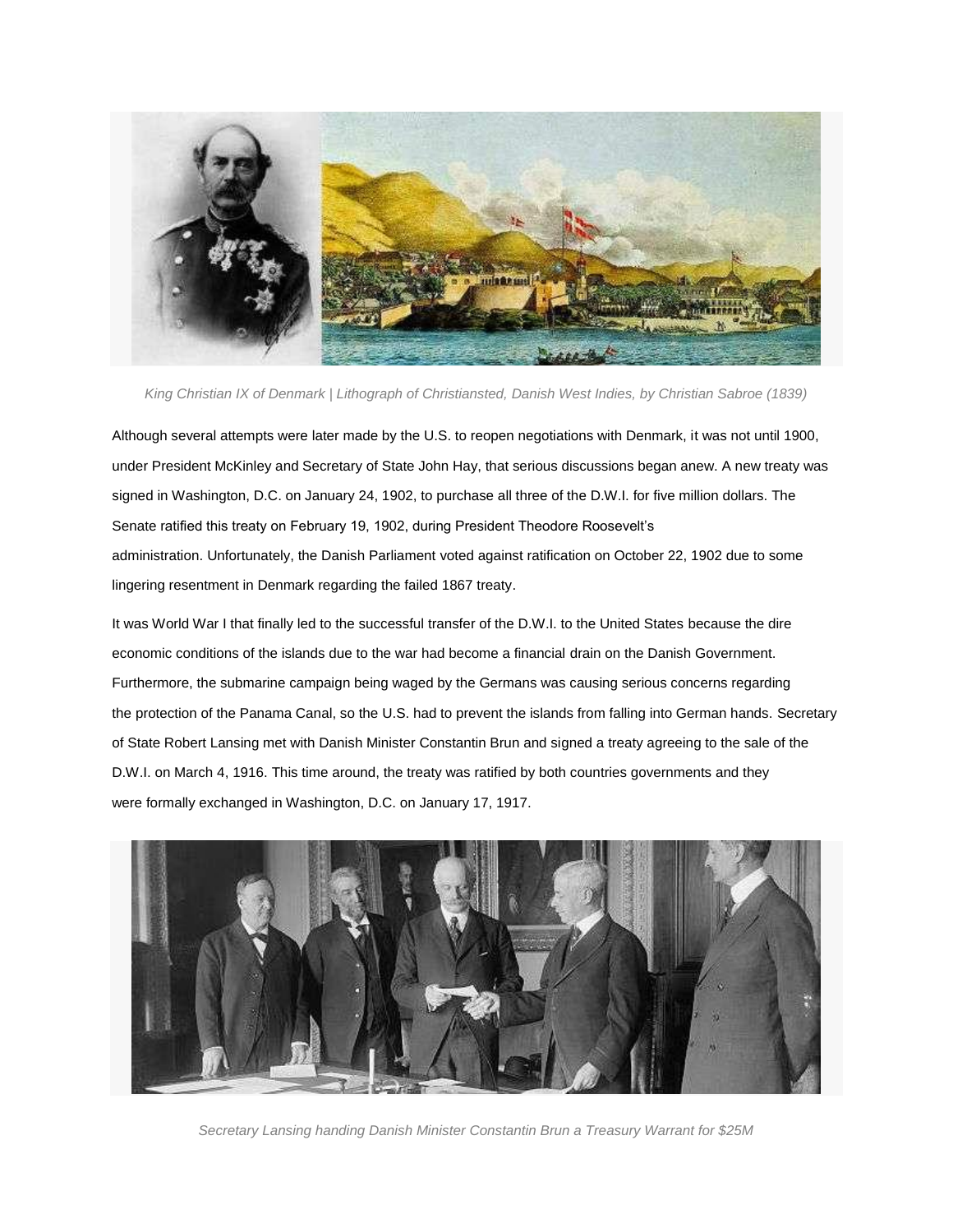On March 31, 1917 the transfer was officially made in Washington, D.C. when a U.S. Treasury warrant for twenty-five million dollars was presented to Danish Minister Constantin Brun by U.S. Secretary of State Robert Lansing. According to the St. Croix Landmarks Society: "The Secretary of the Treasury, William McAdoo had brought the warrant to the State Department and smilingly explained to the Danish Minister that he had brought the [money](http://www.gotostcroix.com/st-croix-blog/a-history-of-transfer-day/) in the form of a warrant because the actual gold coin would weigh nearly forty-eight tons." Once the warrant had been given to the Danish Minister, Commander Edwin T. Pollock of the USS Hancock, awaiting word on St. Thomas, was notified via cable and radio that the monies had been paid and he was instructed to receive the islands in the name of the United States. At the same time, a dispatch was sent to then-Governor Henri Konow, also in St. Thomas, that all conditions for the transfer of the D.W.I. to the U.S. had been fulfilled.



*Transfer Day ceremonies on St. Thomas were held as soon as the transfer occurred in Washington, D.C.*

As soon as the official transfer in Washington, D.C. had been completed, transfer ceremonies were held on St. Thomas and St. Croix. On St. Thomas, a Danish guard of honor from the Cruiser Valkyrien drew up in front of the barracks of Christiansfort and the American honor guard drew up opposite the Danish guard. When Commander Pollock left the USS Hancock, a fifteen gun salute was fired from the Cruiser Valkyrien, which was flying the US flag from her foremast. The same fifteen gun salute was fired from the fort upon the landing of Commander Pollock. After Governor Konow and Commander Pollock had signed the transfer documents, each returned to their respective honor guards and Governor Konow proclaimed the islands transferred to the United States. The honor guards then presented arms, and the Danish flag (known as the Dannebrog) was lowered while the Danish Royal Anthem was played. A twenty-one gun salute was fired from the fort and the three warships in the harbor. The honor guards then changed places and Commander Pollock proclaimed the islands taken into possession by the United States, and the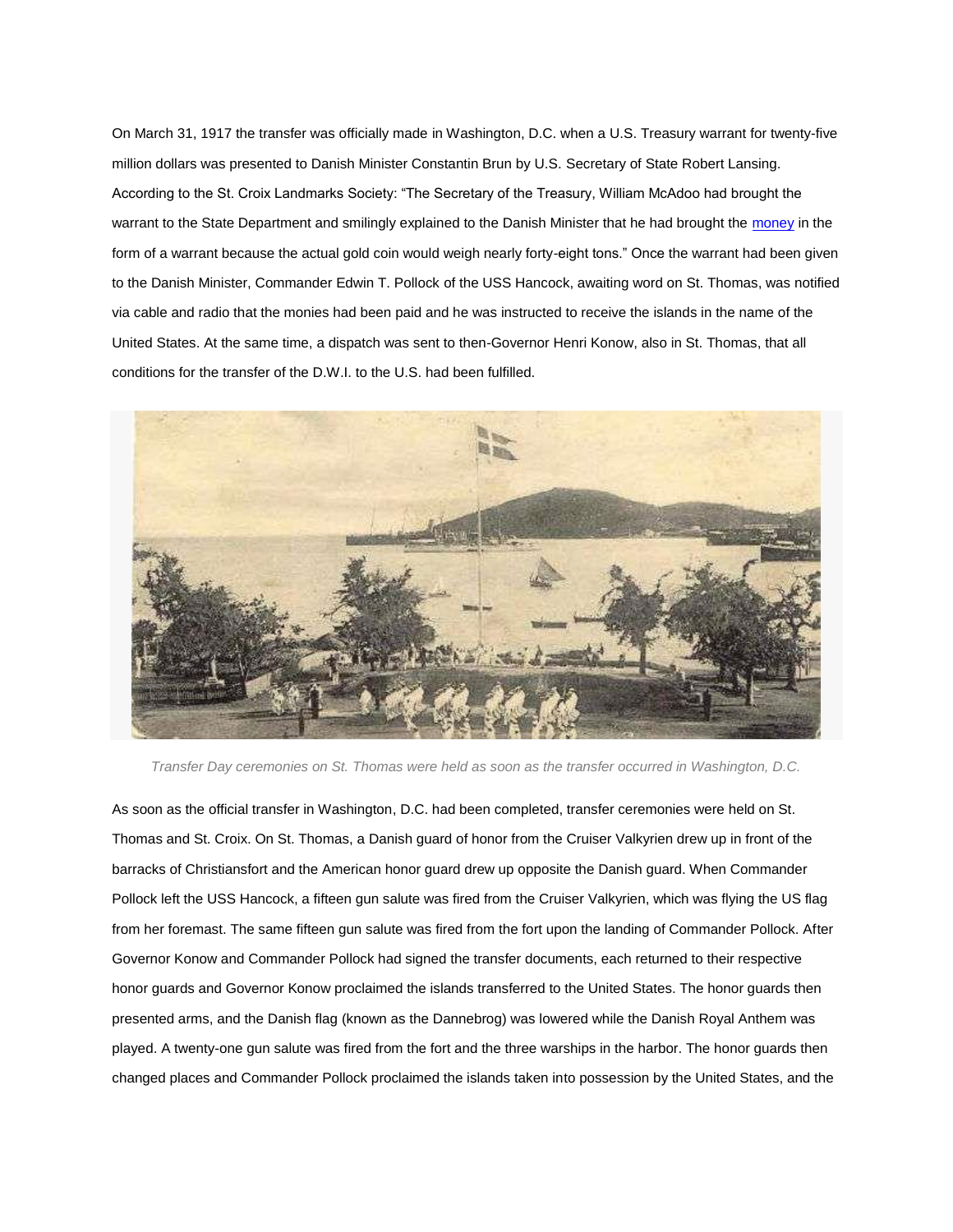honor guards presented arms and raised the American Flag while the band from the USS Olympia played "Hail Columbia" and the twenty-one gun salute was then repeated.

On St. Croix, ceremonies were performed in both Christiansted and Frederiksted. In Christiansted, at 3:30pm, half a company of Danish Gendarmes, under the command of Captain F.N.C. Fuglede, marched from their barracks on Hospital Street to the wharf and lined up facing Fort Christiansvaern. The Marines, commanded by First Lieutenant Edward A. Willing, then marched up to face the Gendarmes. Each group saluted the other by presenting arms, as the Danish Captain and the American Lieutenant greeted each other with drawn swords. Just before 4:00pm, Government Secretary Will Jacobsen, Police Master Andresen, and the Colonial Council of St. Croix arrived as a group. At the first of four strokes from the Steeple Building clock, the Governor Secretary read the following Royal Act: "By Order of His Majesty the King of Denmark, Commodore Konow, Governor ad-interim of the Danish West Indies, delivers at this moment these islands to the representatives of the United States of America. In conformity with the act the Danish Flag is now taken down from all public buildings." With this, Captain Fuglede gave the command to present arms and lower the Danish flag. As the Danish flag was slowly lowered, the Christiansted Industrial Band played the Danish Royal Anthem. The Gendarmes and Marines shouldered arms and changed places so the American detachment now faced the fort. Lieutenant Willing then ordered the American flag to be raised. Arms were again presented and the American flag was raised while the band played "Hail Columbia".



*Crowds waiting at Fort Christiansvaern on St. Croix for word that the official transfer was complete*

In Frederiksted, the USS Olympia, under command of Captain Bion B. Bierer, arrived around noon. The vessel could not enter Christiansted harbor due to her large draft, so a detachment of Marines were sent to Christiansted by motor vehicles. As the steeple struck 4:00pm, the Police Master read the Royal Proclamation aloud to the Marine and the Gendarmes present in Frederiksted. The Lutheran Minister John Faber then conducted a prayer for the old flag. He